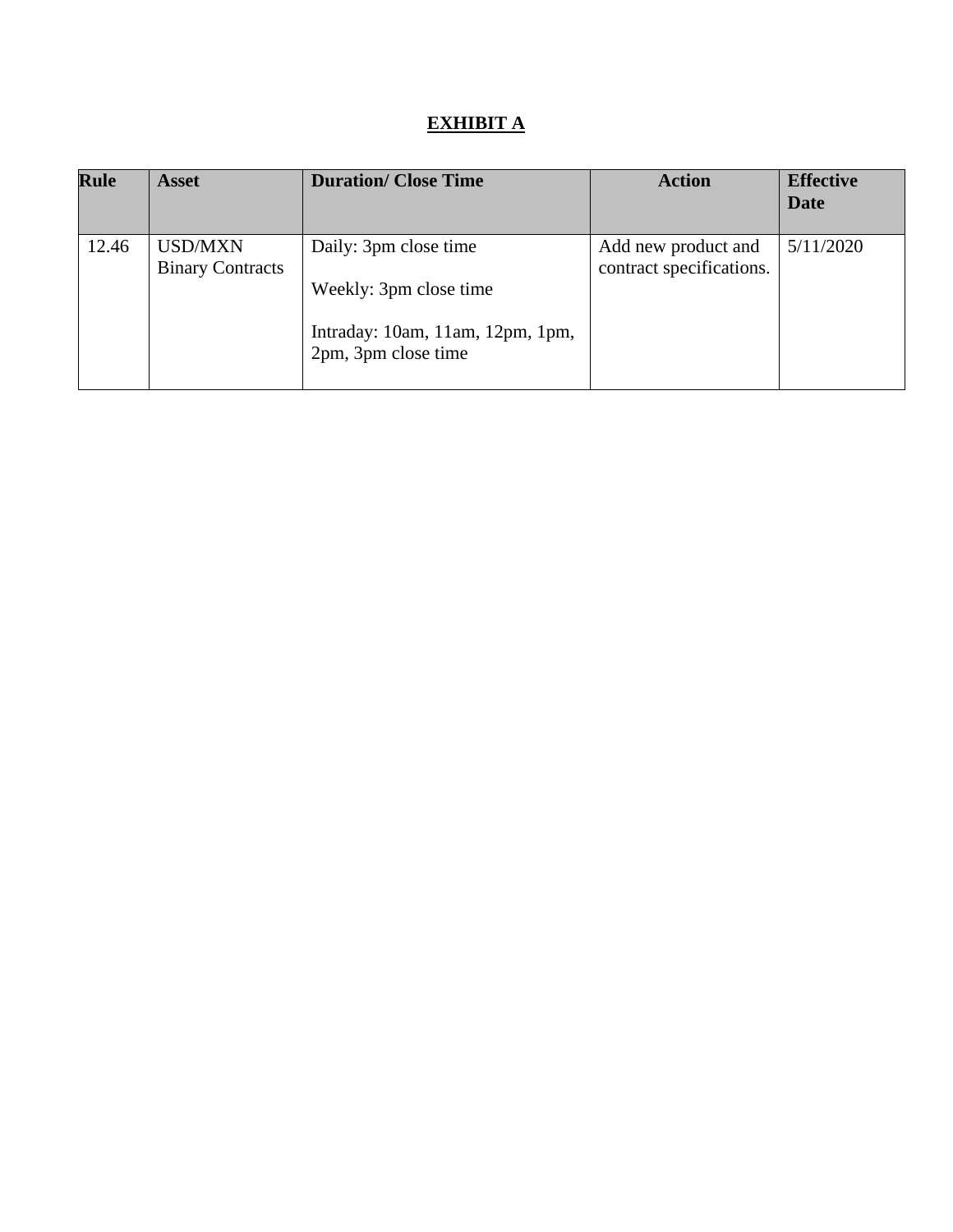## **EXHIBIT B**

## **Addition of Rules 12.46**

*(The following new Rule additions are underlined and deletions are stricken out)*

RULES 1.1 – 12.45 [UNCHANGED]

## RULE 12.46 CURRENCY EXCHANGE USD/MXN BINARY CONTRACTS

(a) SCOPE – These Rules shall apply to the Class of Contracts referred to as the Currency Exchange USD/MXN ("USD/MXN") Binary Contract issued by Nadex.

(b) UNDERLYING – The Underlying for this Class of Contracts is the US dollar/Mexican peso herein referred to as "USD/MXN" as quoted in Mexican pesos per US dollar obtained from the spot USD/MXN foreign currency market.

(c) SOURCE AGENCY – The Source Agency is Nadex.

(d) TYPE – The type of Contract is a Binary Contract.

(e) PAYOUT CRITERION – The Payout Criterion for each Contract will be set by Nadex at the time the Binary Contracts are initially issued. For the USD/MXN Binary Contract, the Payout Criteria for the Contracts will be set as follows:

(i) WEEKLY USD/MXN BINARY CONTRACTS

- (1) EXPIRATION TIME 3 PM ET CLOSE
- (2) STRIKE INTERVAL WIDTH The interval width between each strike level shall be 0.1.
- (3) NUMBER OF STRIKE LEVELS LISTED Thirteen (13) strike levels will be listed for each Weekly USD/MXN Binary Contract Series.

(4) STRIKE LEVELS GENERATED - Strike levels will be generated such that Binary Contract "W" is valued 'at-the-money' in relation to the Underlying

- market as determined by the Source Agency, immediately before the issuance
- of these Contracts, and shall be measured in U.S. cents rounded to the nearest
- value ending in either 0.025 or 0.075 as reported by the Source Agency.
- Six (6) strike levels will be generated above Binary Contract W at an interval
- of 0.1, and six (6) strike levels will be generated below Binary
	- Contract W at an interval of 0.1 (e.g.  $W 0.1$ ; W;  $W + 0.1$ ). The
- Contract will have a Payout Criterion of greater than the strike level value.

(ii) DAILY USD/MXN BINARY CONTRACTS

(1) EXPIRATION TIME – 3 PM ET CLOSE

(2) STRIKE INTERVAL WIDTH – The interval width between each strike level shall be 0.04.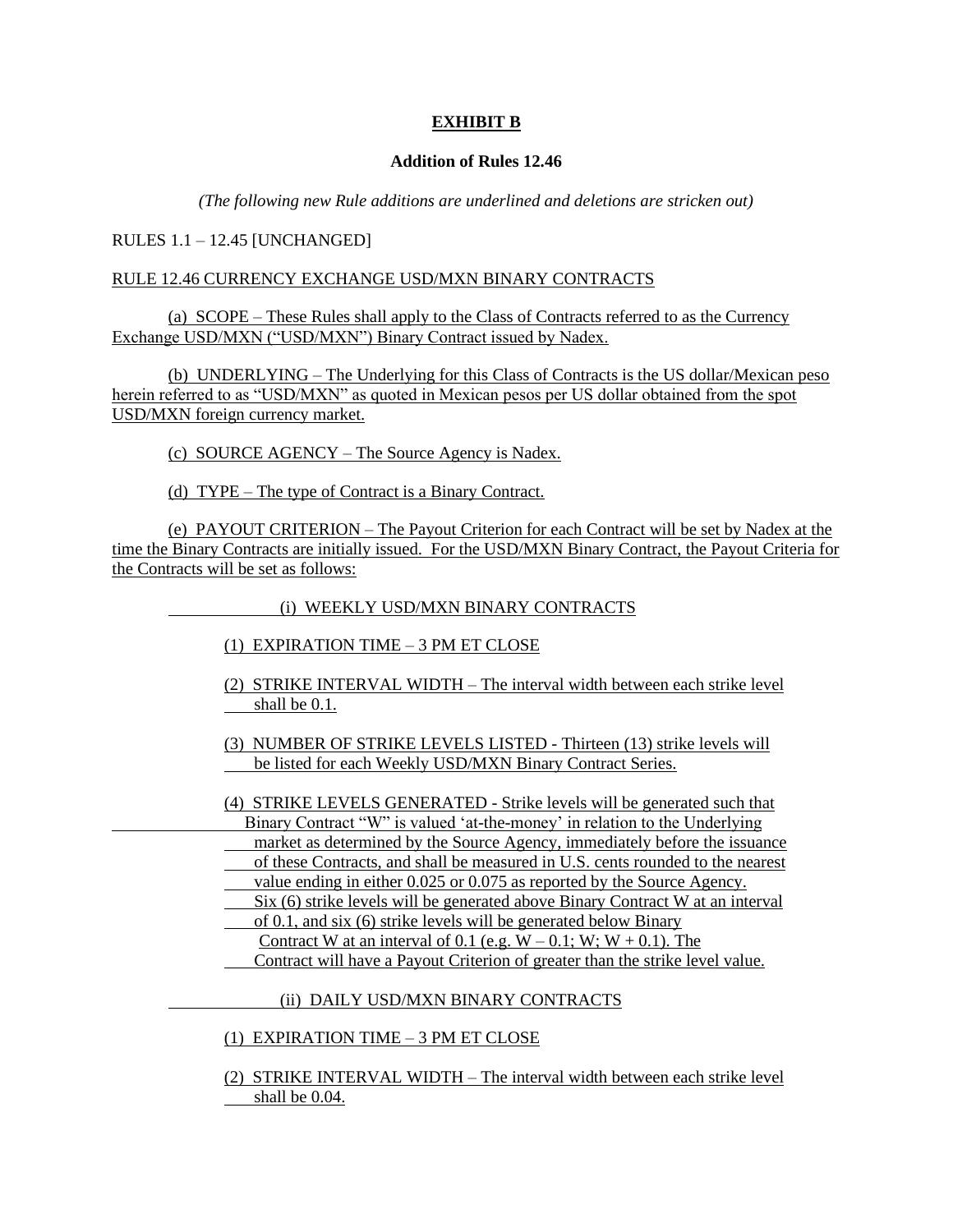- (3) NUMBER OF STRIKE LEVELS LISTED Twenty-one (21) strike levels will be listed for each Daily USD/MXN Binary Contract Series.
- (4) STRIKE LEVELS GENERATED Strike levels will be generated such that Binary Contract "X" is valued 'at-the-money' in relation to the Underlying market as determined by the Source Agency, immediately before the issuance of these Contracts, and shall be measured in U.S. cents rounded to the nearest value ending in 0.02 as reported by the Source Agency. Ten (10) strike levels will be generated above Binary Contract X at an interval of 0.04, and ten (10) strike levels will be generated below Binary Contract X at an interval of 0.04 (e.g.  $X - 0.04$ ;  $X$ ;  $X + 0.04$ ). The Contract will have a Payout Criterion of greater than the strike level value. (iii) INTRADAY 2-HOUR USD/MXN BINARY CONTRACTS (1) EXPIRATION TIME – 10 AM, 11 AM, 12 PM, PM , 2 PM, 3 PM ET CLOSE (2) STRIKE INTERVAL WIDTH – The interval width between each strike level shall be 0.016. (3) NUMBER OF STRIKE LEVELS LISTED – Fifteen (15) strike levels will be listed for each Intraday 2-Hour USD/MXN Binary Contract Series. (4) STRIKE LEVELS GENERATED - Strike levels will be generated such that Binary Contract "Y" is valued 'at-the-money' in relation to the Underlying market as determined by the Source Agency, immediately before the issuance
	- of these Contracts, and shall be measured in U.S. cents rounded to the nearest value ending in either 0.000, 0.002, 0.004, 0.006 or 0.008 as reported by the Source Agency. Seven (7) strike levels will be generated above Binary Contract Y at an interval of 0.016, and seven (7) strike levels will be generated below Binary Contract Y at an interval of 0.016 (e.g.  $Y - 0.016$ ;  $Y$ ;  $Y + 0.016$ ). The Contract will have a Payout Criterion of greater than the strike level value.

(iv) Nadex may list additional USD/MXN Binary Contracts with different ranges of Payout Criteria on a discretionary basis in accordance with the CEA and Commission Regulations.

(f) MINIMUM TICK – The Minimum Tick size for USD/MXN Binary Contracts shall be 0.25.

(g) POSITION LIMIT – There are currently no Position Limits for USD/MXN Binary Contract.

(h) LAST TRADING DATE – The Last Trading Date in a Series is the same as the Expiration Date. No trading in the USD/MXN Binary Contracts shall occur after its Last Trading Date.

(i) SETTLEMENT DATE – The Settlement Date will be the date on which the USD/MXN number as reported by the Source Agency.

(j) EXPIRATION DATE – The Expiration Date of the Contract will be the date on which the USD/MXN number is scheduled to be released.